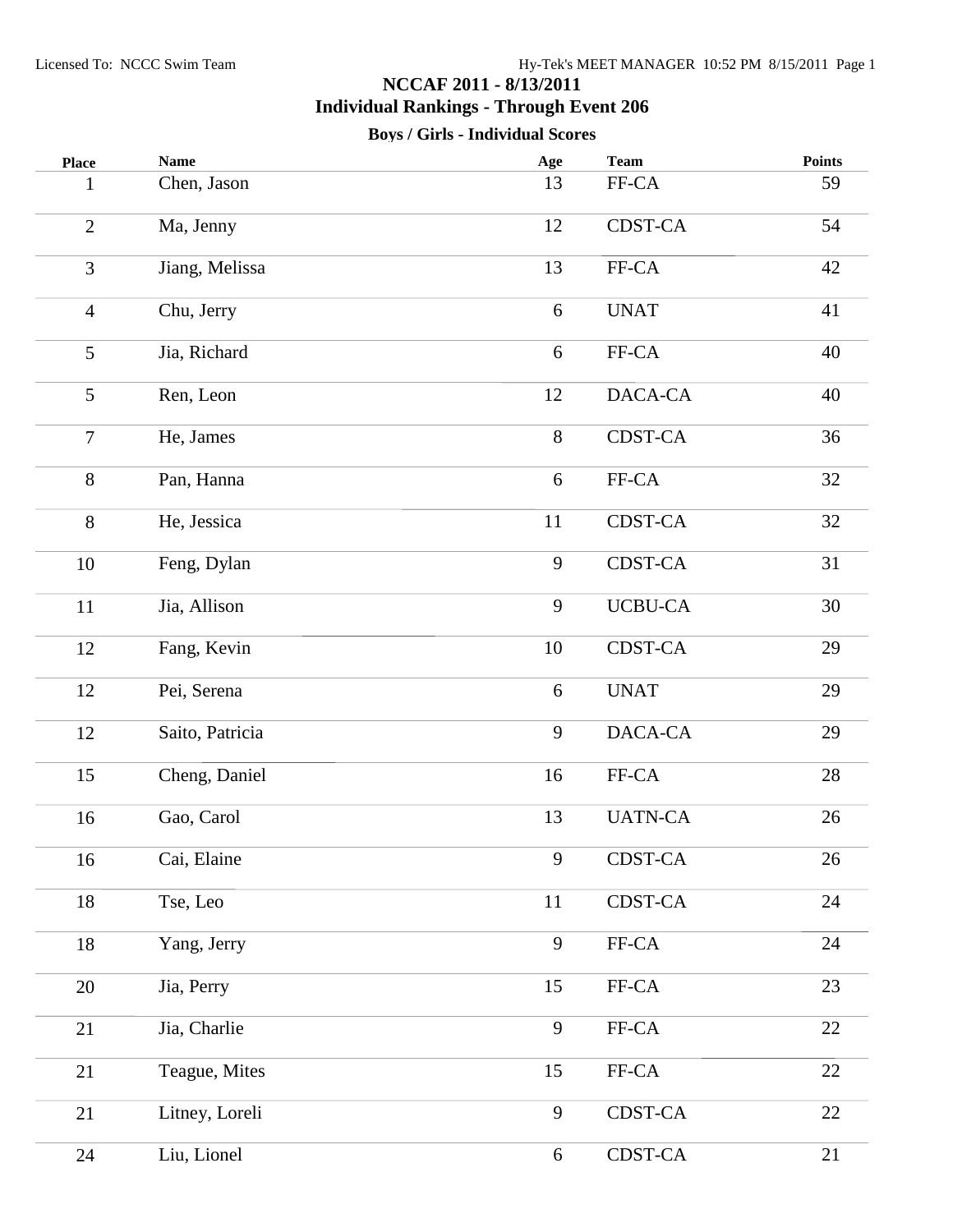| 24     | Sun, Brandon      | 6              | <b>CDST-CA</b> | 21     |
|--------|-------------------|----------------|----------------|--------|
| 26     | Zhang, Isabel     | 14             | <b>UNAT</b>    | 19     |
| 26     | Mao, Arianna      | 9              | <b>UCBU-CA</b> | 19     |
| 28     | Lau, Rachel       | 12             | <b>UNAT</b>    | 17     |
| 29     | Wu, Amy           | 9              | <b>BPA-CA</b>  | 15     |
| 30     | Quan, Angela      | 6              | <b>UNAT</b>    | 14     |
| 30     | Tse, Beau         | 8              | CDST-CA        | 14     |
| 30     | Lu, Kevin         | 13             | <b>UATN-CA</b> | 14     |
| 33     | Chen, David       | 13             | <b>UNAT</b>    | 13     |
| 33     | Chow, Grace       | 15             | <b>UNAT</b>    | 13     |
| 33     | Wang, Julia       | 12             | CDST-CA        | 13     |
| 36     | Zhang, Jenny      | 6              | CDST-CA        | 12     |
| 37     | Mau, James        | $8\,$          | CDST-CA        | 11     |
| 37     | Tang, Athen       | 6              | CDST-CA        | $11\,$ |
| 37     | Fung, Justing     | 10             | CDST-CA        | 11     |
| 40     | Chen, Hanlin      | $\overline{7}$ | <b>CDST-CA</b> | 10     |
| 40     | Devakumar, Anjali | 14             | <b>CDST-CA</b> | 10     |
| $40\,$ | Zhu, Angeline     | 6              | CDST-CA        | 10     |
| 43     | Fung, Trevor      | 14             | CDST-CA        | 9      |
| 43     | Pedersen, Richard | 11             | CDST-CA        | 9      |
| 45     | Chu, Valerie      | 6              | FF-CA          | 8      |
| 45     | Quan, Jerry       | 15             | <b>UNAT</b>    | 8      |
| 45     | Yin, Andrew       | 12             | FF-CA          | 8      |
| 45     | Zang, Jessica     | 6              | <b>BPA-CA</b>  | $8\,$  |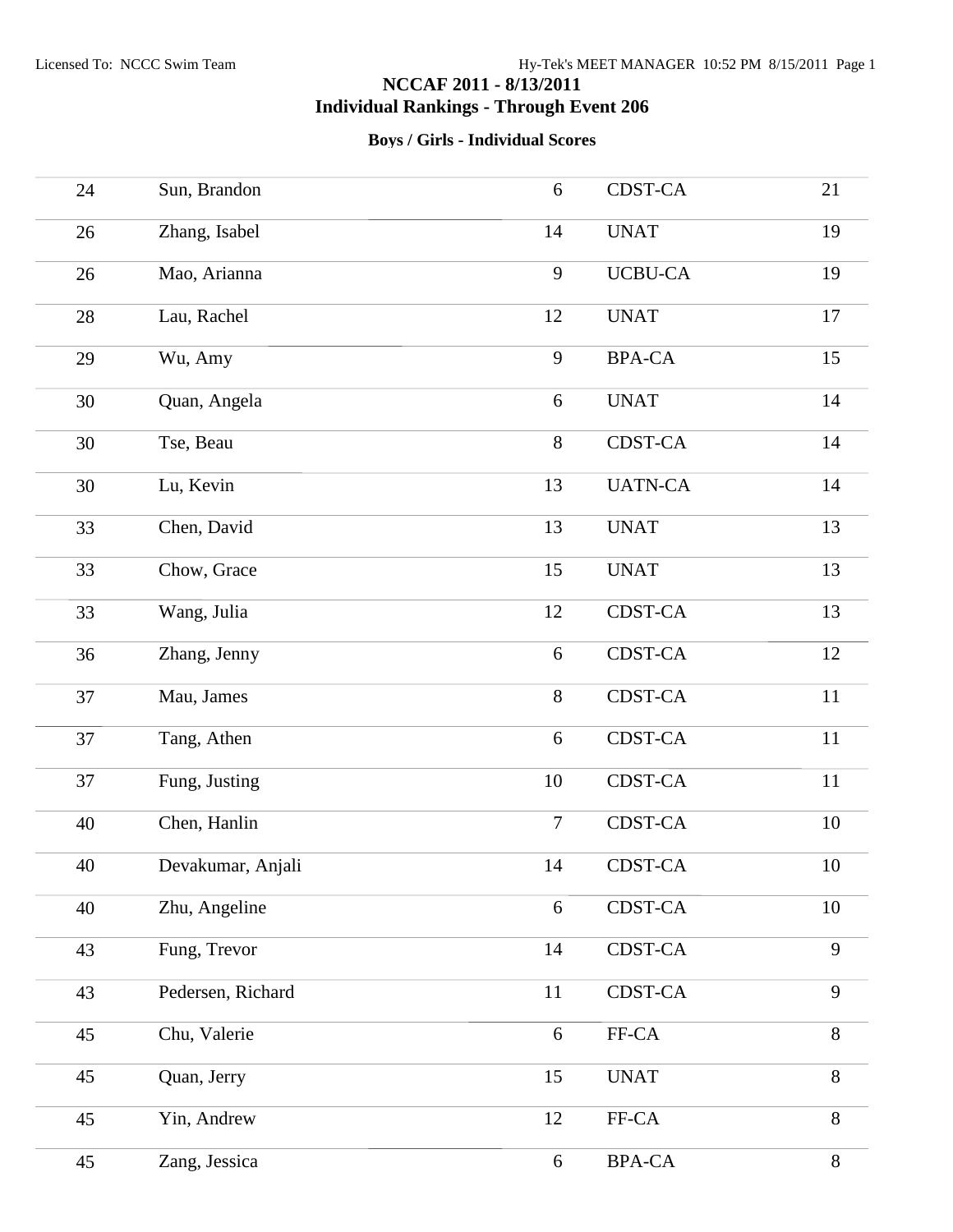| 45     | Chin, Natalie         | 11             | <b>CDST-CA</b> | 8              |
|--------|-----------------------|----------------|----------------|----------------|
| 50     | Xiao, Jamie           | $8\,$          | <b>BPA-CA</b>  | $\overline{7}$ |
| 50     | Zhang, Derek          | 10             | CDST-CA        | $\overline{7}$ |
| $50\,$ | Chong, Christopher    | 6              | FF-CA          | $\overline{7}$ |
| 50     | Fung, Kelsey          | 13             | HRCS-CA        | $\overline{7}$ |
| 50     | Chen, Hansen          | 12             | <b>CDST-CA</b> | $\overline{7}$ |
| 55     | Beaudoin, Alyssa      | 10             | CDST-CA        | 6              |
| 55     | Yu, Grace             | 10             | <b>CDST-CA</b> | $6\,$          |
| 55     | Li, Nicole            | 12             | FF-CA          | 6              |
| 55     | Li, Cicilyn           | 11             | <b>UATN-CA</b> | 6              |
| 55     | Zheng, Kelly          | 10             | DACA-CA        | $6\,$          |
| 55     | Sun, Stephanie        | 9              | <b>CDST-CA</b> | $6\,$          |
| 55     | Xie, Ethan            | 6              | FF-CA          | 6              |
| 62     | Ng, Brian             | 13             | <b>UCBU-CA</b> | 5              |
| 62     | Mendiola, Sheris      | 10             | CDST-CA        | 5              |
| 62     | Shanthakumar, Viviq   | 10             | <b>CDST-CA</b> | 5              |
| 62     | Morokutti, Anna       | 6              | FF-CA          | $\mathfrak s$  |
| 62     | Tong-Seely, Jasmine S | 10             | CDST-CA        | 5              |
| 62     | Tang, Owen            | 12             | FF-CA          | 5              |
| 68     | Lim, Fionna           | 9              | CDST-CA        | $\overline{4}$ |
| 68     | Chung, Alyssa         | 9              | CDST-CA        | $\overline{4}$ |
| 68     | Lau, Mitchel          | 8              | <b>UCBU-CA</b> | $\overline{4}$ |
| 68     | Nguyen, Edward        | $\overline{7}$ | CDST-CA        | $\overline{4}$ |
| 68     | Ma, Eric              | 9              | CDST-CA        | $\overline{4}$ |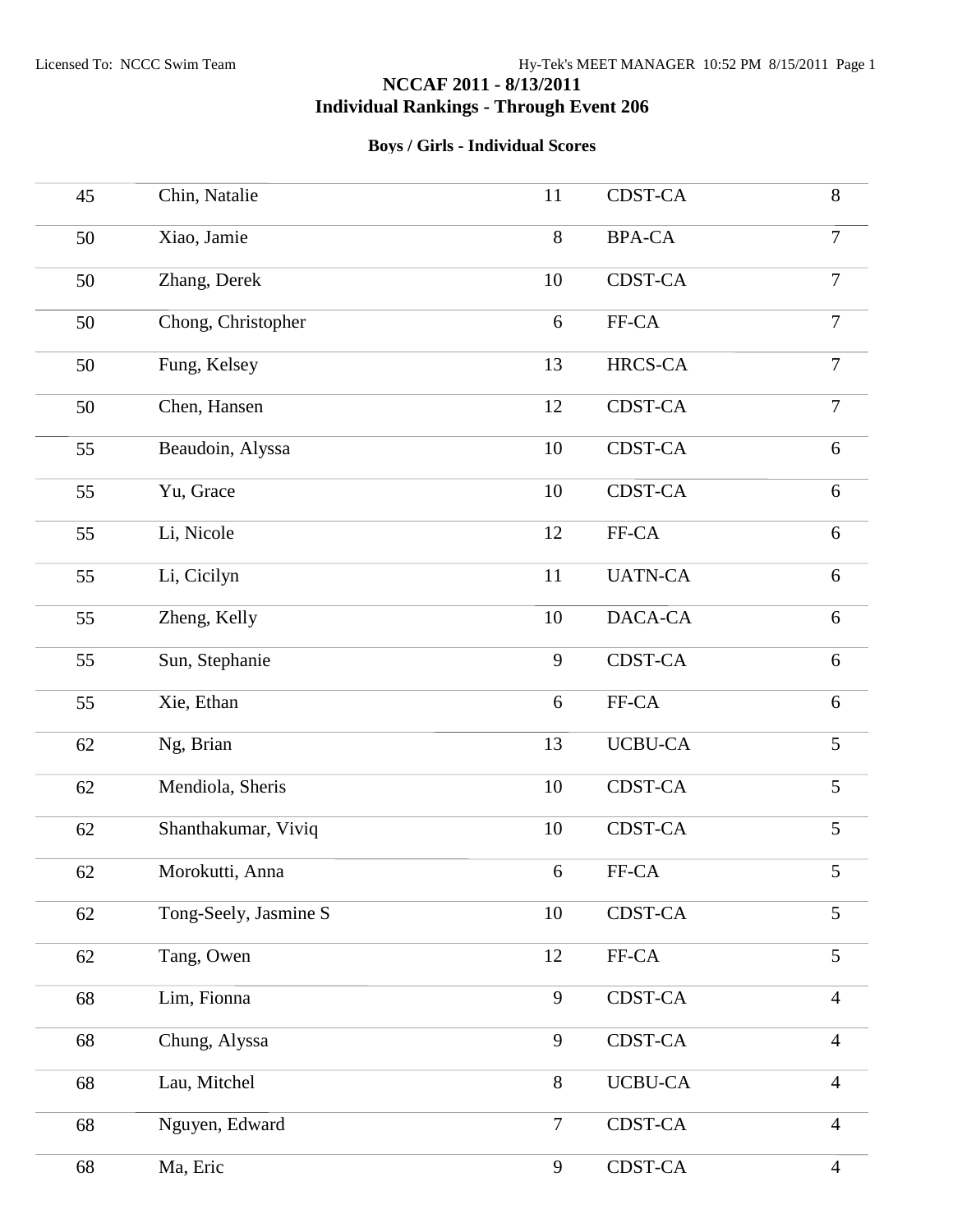| 68     | Zhou, Daniel        | 11             | CDST-CA        | $\overline{4}$ |
|--------|---------------------|----------------|----------------|----------------|
| 68     | Shek, Jeremy        | 13             | CDST-CA        | $\overline{4}$ |
| 68     | Yu, Andrew          | 10             | CDST-CA        | $\overline{4}$ |
| 68     | Yin, Max            | 14             | FF-CA          | $\overline{4}$ |
| 77     | Liu, Rayna          | 9              | HRCS-CA        | 3              |
| 77     | Liang, Andrew       | 12             | FF-CA          | $\overline{3}$ |
| 77     | Chen, Kelly         | 9              | CDST-CA        | 3              |
| 77     | Bobba, Sujal        | $\overline{7}$ | <b>CDST-CA</b> | $\overline{3}$ |
| 77     | Zhao, Charley       | 10             | FF-CA          | 3              |
| 77     | Ngo, Quntt          | 5              | <b>CDST-CA</b> | $\overline{3}$ |
| 77     | Mei, Melody         | 11             | FF-CA          | 3              |
| 77     | Leong, Andrew       | $\tau$         | <b>CDST-CA</b> | 3              |
| 77     | An, John            | 11             | CDST-CA        | 3              |
| 77     | Fung, Kerry K       | 10             | HRCS-CA        | 3              |
| 77     | Lam, Andrew         | 10             | CDST-CA        | 3              |
| 77     | Yan, Felix          | $\overline{7}$ | FF-CA          | 3              |
| $77\,$ | Tong-Seely, Trenton | $\overline{7}$ | CDST-CA        | $\mathfrak{Z}$ |
| 77     | Liu, Michelle       | 6              | CDST-CA        | 3              |
| 77     | Gong, Daniel        | 6              | CDST-CA        | 3              |
| 77     | Kassimidis, Electra | 11             | CDST-CA        | 3              |
| 77     | Wang, Zili          | 10             | CDST-CA        | 3              |
| 94     | Chon, Jasmine       | $\overline{7}$ | FF-CA          | $\overline{2}$ |
| 94     | Mukherjee, Shreya   | $8\,$          | CDST-CA        | $\overline{2}$ |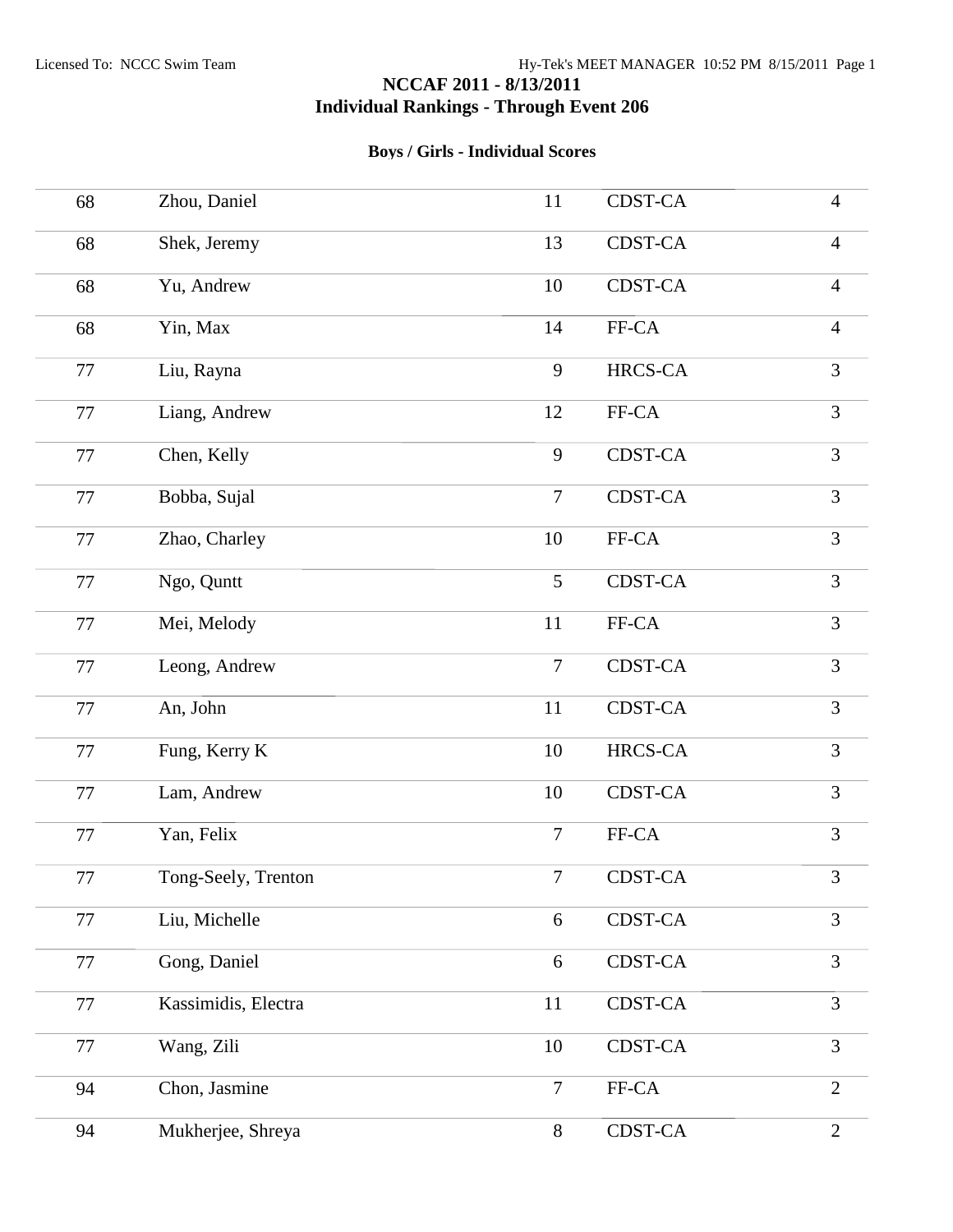| 94             | Bhutkar, Aishwarya  | 10                                         | CDST-CA        | $\overline{2}$ |
|----------------|---------------------|--------------------------------------------|----------------|----------------|
| 94             | Dai, Davin          | $\overline{7}$                             | <b>CDST-CA</b> | $\overline{2}$ |
| 94             | Yeh, Amber          | 6                                          | FF-CA          | $\overline{2}$ |
| 94             | Fang, Mandy M       | $\tau$                                     | <b>CDST-CA</b> | $\overline{2}$ |
| 100            | Kodnad, Kushal      | $\overline{7}$                             | CDST-CA        | $\mathbf{1}$   |
| 100            | Kassimidis, Orestes | 14                                         | <b>CDST-CA</b> | $\mathbf{1}$   |
| 100            | Lowe, Helena        | 8                                          | PST-CA         | $\mathbf{1}$   |
| 100            | Lim, Shereana       | 6                                          | <b>CDST-CA</b> | $\mathbf{1}$   |
| 100            | Luo, Andria         | 6                                          | <b>CDST-CA</b> | $\mathbf{1}$   |
| 100            | Dong, Channing      | $\overline{7}$                             | <b>CDST-CA</b> | $\mathbf{1}$   |
| 100            | Lee, Mattew         | 11                                         | FF-CA          | $\mathbf{1}$   |
| 100            | Vo, Elaine          | 8                                          | <b>CDST-CA</b> | $\mathbf{1}$   |
| 100            | Mathew, Joel        | 6                                          | <b>CDST-CA</b> | $\mathbf{1}$   |
| 100            | Chen, Bryan         | 12                                         | FF-CA          | $\mathbf{1}$   |
| 100            | Gao, Shaun          | 5<br>20-80 Men / Women - Individual Scores | <b>CDST-CA</b> | $\mathbf{1}$   |
|                |                     |                                            |                |                |
| <b>Place</b>   | <b>Name</b>         | Age                                        | <b>Team</b>    | <b>Points</b>  |
| 1              | Gao, Hui            | 20                                         | <b>UCBU-CA</b> | 40             |
| $\mathbf{1}$   | Guan, Frank         | 26                                         | <b>UATN-CA</b> | 40             |
| $\overline{3}$ | Ni, Bin             | 30                                         | <b>UATN-CA</b> | 30             |
| $\overline{4}$ | Dong, Yan           | 46                                         | <b>UCBU-CA</b> | 28             |
| $\overline{4}$ | Xing, Geoffery      | 56                                         | <b>UATN-CA</b> | 28             |
| 6              | Dai, Howard         | 46                                         | <b>UCBU-CA</b> | 26             |
| $\overline{7}$ | Deng, Edward        | 46                                         | <b>UATN-CA</b> | 24             |
| 8              | Cui, Steve          | 46                                         | <b>UATN-CA</b> | 22             |
| 9              | Chen, Ning          | 56                                         | <b>UCBU-CA</b> | 21             |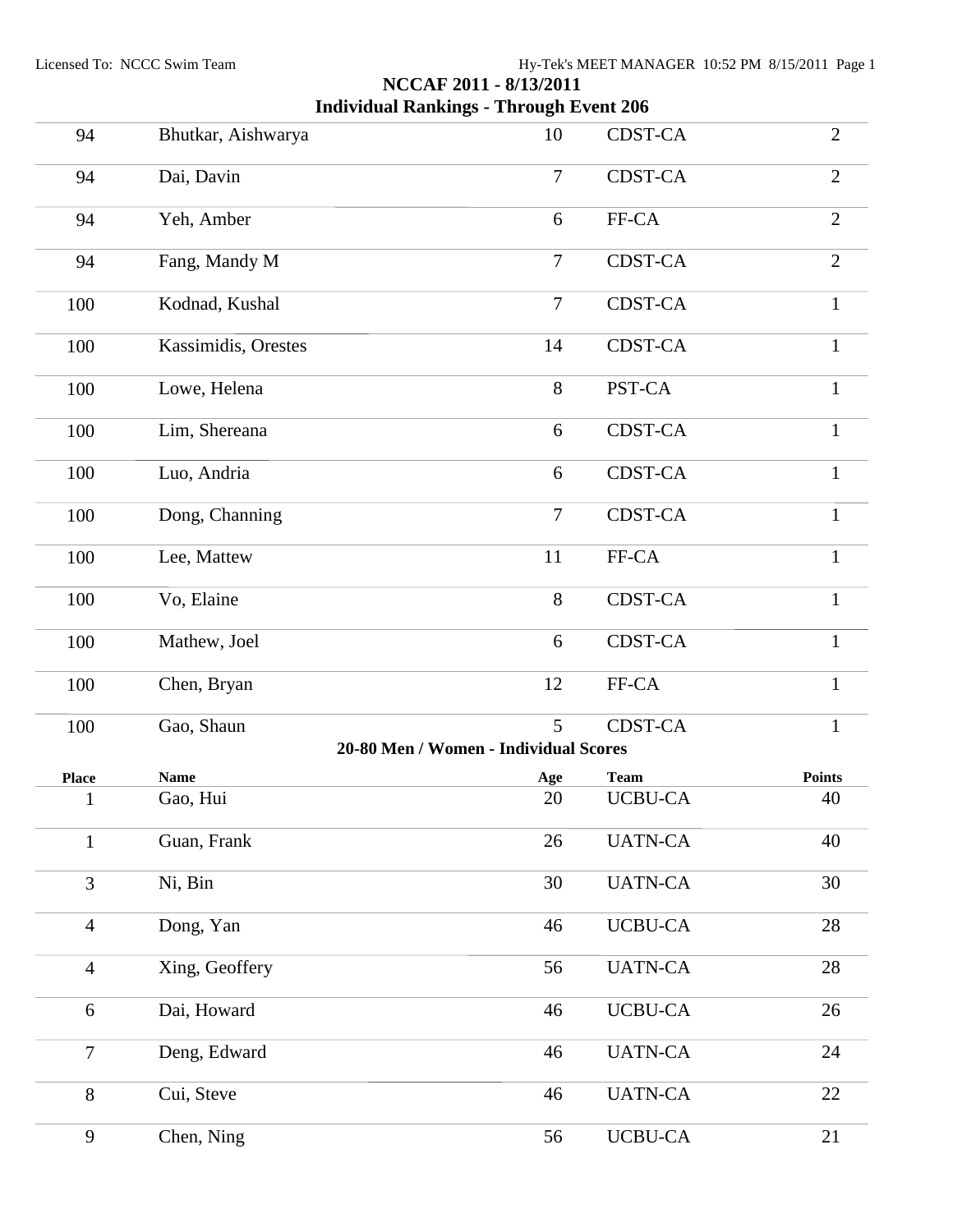| 9      | Hu, Brian        | 36 | <b>UCBU-CA</b> | 21     |
|--------|------------------|----|----------------|--------|
| 9      | Wu, Fengling     | 46 | <b>UCBU-CA</b> | 21     |
| 9      | Chen, Fei        | 26 | <b>UCBU-CA</b> | 21     |
| 9      | Chen, Michelle   | 36 | FF-CA          | 21     |
| 9      | Tsai, Ping-Chuan | 30 | <b>UCBU-CA</b> | 21     |
| 15     | Tian, Yue        | 36 | <b>UCBU-CA</b> | 19     |
| 16     | Tan, Sui         | 43 | <b>UNAT</b>    | $18\,$ |
| 17     | Yang, Jiang Hong | 56 | <b>UCBU-CA</b> | 17     |
| $18\,$ | Jiao, Max        | 46 | <b>UCBU-CA</b> | 16     |
| 19     | Li, Robyn        | 42 | <b>UATN-CA</b> | 15     |
| $20\,$ | Huang, Renrong   | 66 | <b>UCBU-CA</b> | 14     |
| $20\,$ | Fan, Kaiwei      | 36 | <b>UCBU-CA</b> | 14     |
| $20\,$ | Huang, George    | 36 | <b>UCBU-CA</b> | 14     |
| 20     | Yuan, Ke         | 45 | <b>UATN-CA</b> | 14     |
| 24     | Saito, Shotaro   | 47 | <b>UNAT</b>    | 13     |
| 25     | Wu, Wei          | 26 | <b>UCBU-CA</b> | 12     |
| 25     | Kang, Rob        | 20 | <b>UCBU-CA</b> | 12     |
| 25     | Ye, Bo           | 40 | <b>UATN-CA</b> | 12     |
| 25     | Ye, Juduo        | 66 | <b>UCBU-CA</b> | 12     |
| 29     | Yi-Ping, Sun     | 46 | <b>UCBU-CA</b> | 10     |
| 29     | Zhang, Ying      | 26 | <b>UCBU-CA</b> | $10\,$ |
| 29     | Lin, Bing Zheng  | 65 | FF-CA          | 10     |
| 32     | Shu, Chang       | 36 | <b>UATN-CA</b> | 9      |
| 32     | Yu, Da An        | 56 | <b>UCBU-CA</b> | 9      |
| 34     | Jin, Wu          | 43 | <b>UATN-CA</b> | $8\,$  |